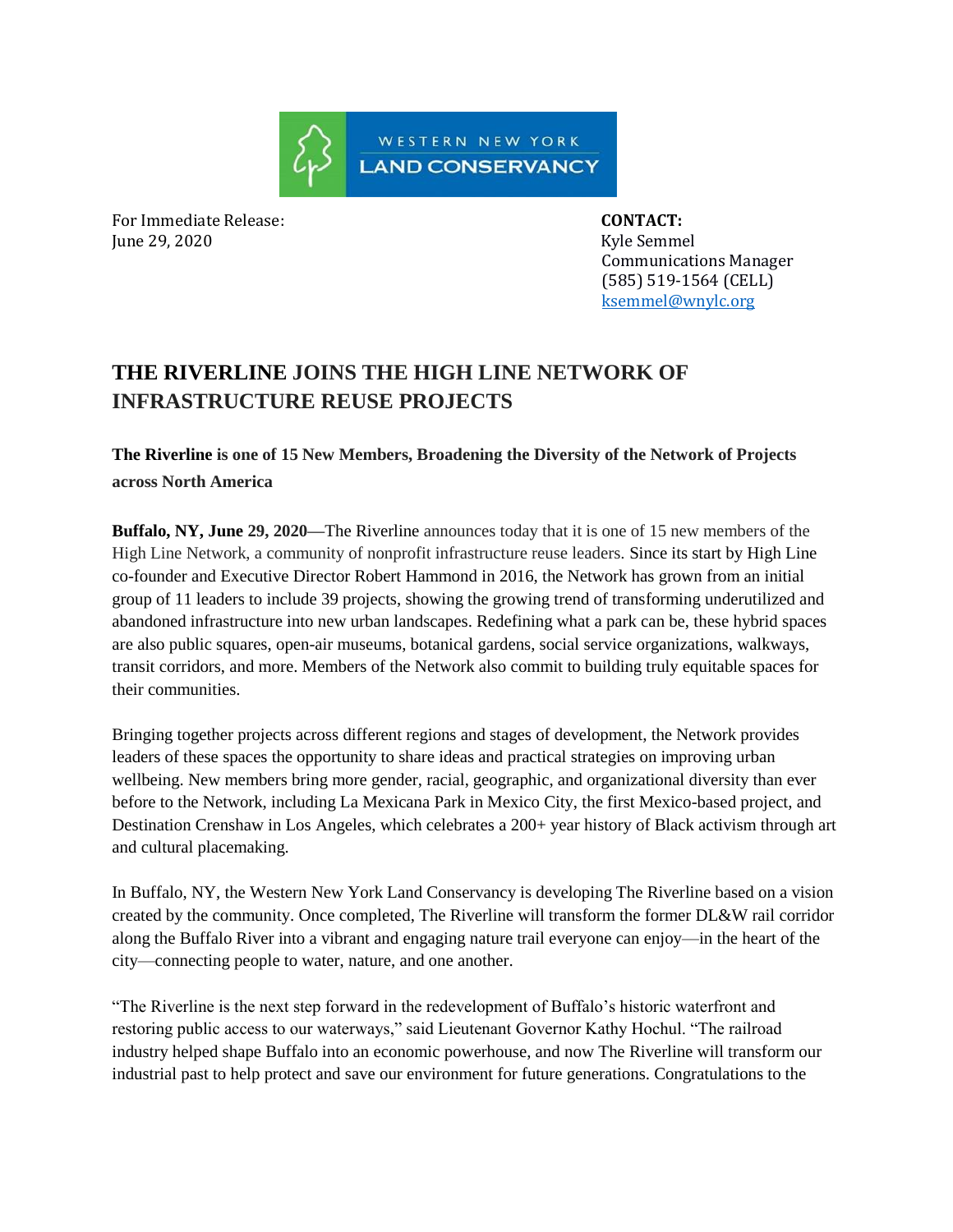Western New York Land Conservancy for The Riverline joining the High Line Network—you are creating a lasting legacy that will soon be a symbol of the new Buffalo."

Congressman Brian Higgins said, "Under the stewardship of the Western New York Land Conservancy, The Riverline has emerged as a unifying project—bridging together people and nature, our history and future, Buffalo's neighborhoods and waterfront. Inclusion of The Riverline in the High Line Network builds additional connectivity to premier projects across this country and beyond. We are thrilled to have The Riverline recognized in this way as momentum continues to build on this destination project."

"We couldn't be more excited to see The Riverline become a member of the High Line Network," said the Land Conservancy's Executive Director, Nancy Smith. "High Line membership puts The Riverline and Buffalo—in a continent-wide conversation. Member projects are instrumental in reshaping the landscape of our cities, offering residents wonderful new natural spaces to explore. But an enormous amount of work goes into planning, developing, and funding these projects, and it can be a challenge to find innovative ways to bring each project to life. Although we have plenty of work left to do to make The Riverline a reality, as a High Line Network member we look forward to exchanging ideas, knowledge, and inspiration with our peers from across North America."

New members were selected through the Network's first ever open call this spring, in response to a growing recognition of the infrastructure reuse field as a powerful tool for increasing public green spaces across urban cities. Infrastructure reuse projects can bring tremendous and much-needed social, health, environmental, and economic benefits, and new members were chosen based on their commitment to building the Network's leadership to address these goals across North America. The High Line Network provides both practical implementation support and inspiration for members to build these positive impacts for as many people as possible, especially longtime residents of their neighboring communities.

"This is such an exciting opportunity for The Riverline and for our extended team," said The Riverline Project Manager, Anthony Armstrong. "This wouldn't have been possible without the ongoing time, effort, and commitment that community members continue to dedicate to this project. Being a member of the High Line Network means that we'll be able to bring additional ideas and energy to The Riverline, and we'll be able to amplify all we continue to learn working with our neighbors in the Old First Ward, Perry, and Valley neighborhoods as we work to grow an equitable model of community driven, dynamic and welcoming public space."

The Land Conservancy's selection to the High Line Network also coincides with the release of The Riverline Equitable Development Framework (available at [theriverline.com\)](theriverline.com). The Framework outlines strategies for ensuring The Riverline benefits surrounding neighborhoods. It is the result of a year-long collaboration with the community, many non-profit and agency partners, Make Communities, and the University at Buffalo Regional Institute.

"I'm particularly thrilled that our new members bring exceptional experience on equity and equitable development. They will contribute greatly at this critical time to our collective ability to address health, social, and other inequities in the Black and Brown communities many of us serve. The Network will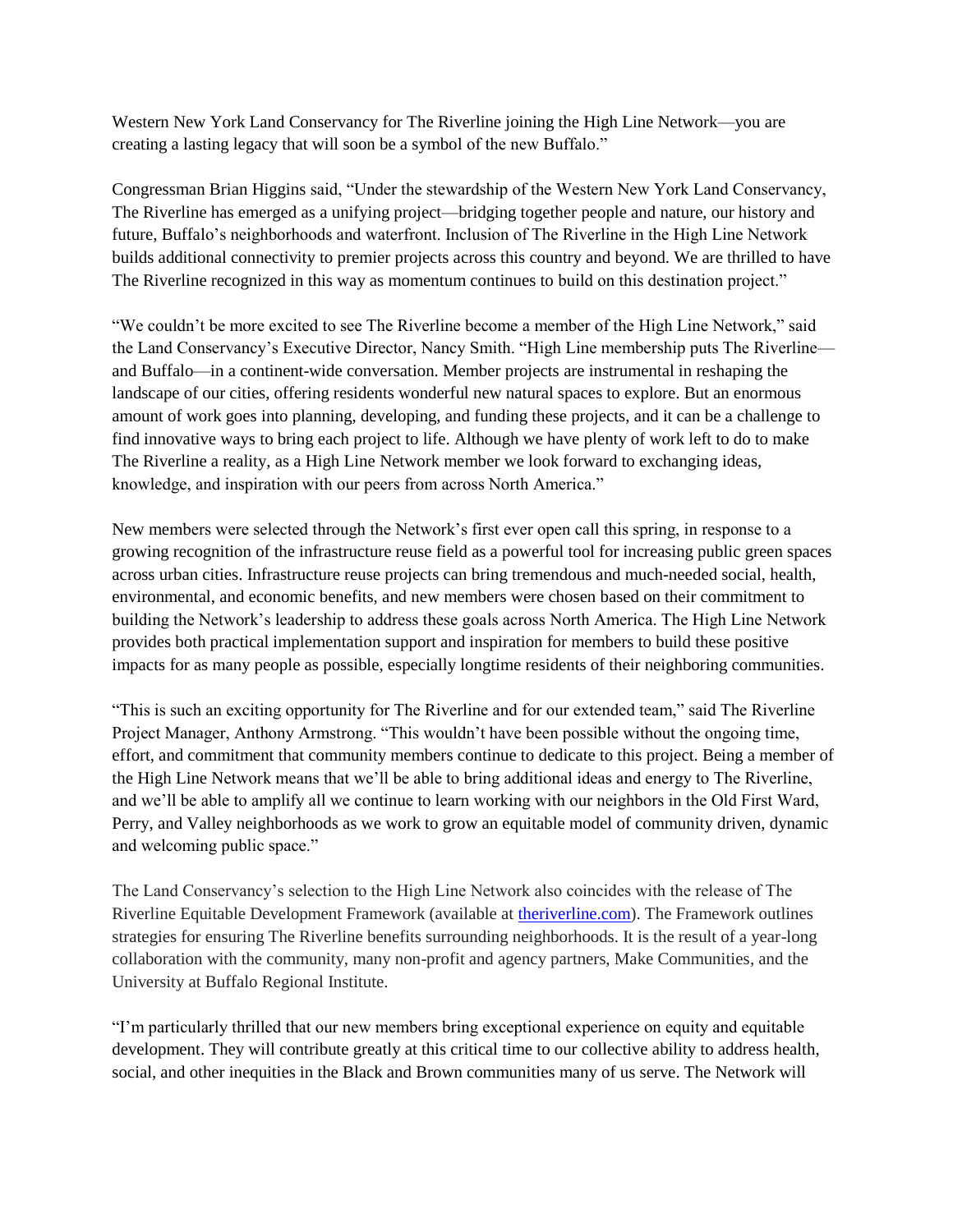continue to support and challenge members to drive actively towards dismantling the impacts of historic racist policies and systems," said Asima Jansveld, Vice President of the High Line Network.

New projects bring new and diverse voices to the Network, including its first member from Mexico and second Canadian project, as well as further diversity across the United States. They also all bring significant expertise and experience addressing equity to the learning community.

- **[Bergen Arches](https://www.bergenarches.com/) | Jersey City, NJ** The Erie Railroad's mile-long, under-utilized railroad trench that once served four passenger rails, to be converted into a shared-use nature path on the East Coast Greenway.
- **[Brickline Greenway](https://greatriversgreenway.org/MakingOf) | St. Louis, MO** A public-private partnership project along the MetroLink Light rail line. Includes 20 miles of accessible paths and will connect St. Louisans' to their schools, workplaces, neighborhoods, and civic and cultural institutions.
- **[CicLAvia](http://www.ciclavia.org/)** | Los Angeles, CA Vibrant public spaces, active transportation, and good health through car-free streets. CicLAvia engages with people to transform their relationship with their communities and with each other.
- **[Destination Crenshaw](http://destinationcrenshaw.la/) | Los Angeles, CA** A 1.3 mile long outdoor art and culture experience celebrating the 200+ years of Black activism in one of the largest Black communities west of the Mississippi River.
- **[Grand River Corridor](http://riverforall.com/) | Grand Rapids, MI** A waterway and the waterfront revitalization of Michigan's longest river as it flows through the Grand Rapids community.
- **[Great River Passage](http://greatriverpassage.org/) | St. Paul, MN** A 1.5-mile promenade connecting a series of cohesive public spaces, civic landmarks and development sites along downtown Saint Paul's river bluff, creating a vibrant riverfront and stimulating economic development in downtown Saint Paul.
- **[Hemisfair](http://hemisfair.org/) | San Antonio, TX** The 1968 World's Fair site redeveloped into a series of three parks in the heart of San Antonio.
- **[India Basin Park](http://www.ibwaterfrontparks.com/) | San Francisco, CA** A former boat building and repair yard, now a postindustrial brownfield will be remediated to form 1.5 miles of accessible shoreline along the San Francisco Bay linking to the Bay Trail and Blue Greenway and fostering better access to the water.
- **[Indianapolis Cultural Trail](http://www.indyculturaltrail.org/) | Indianapolis, IN** An 8-mile biking and walking trail connecting all six of Indy's Cultural Districts, reusing streets, former vehicle travel lanes and parking lanes to be a public and free to all linear park and bike path.
- **[The Meadoway](https://themeadoway.ca/) | Toronto, ON, Canada** A hydro corridor in Scarborough transformed into a vibrant 16-kilometer stretch of urban greenspace and meadowlands that will become one of Canada's largest linear urban parks.
- **[Memphis Riverfront](http://memphisriverparks.org/) | Memphis, TN** Five connected riverfront park districts of 250 acres of parkland as well as multiple rental and performance facilities.
- **[La Mexicana Park |](https://parquelamexicana.mx/) Mexico City, Mexico** A 28-hectare park built on a former sand quarry known for its technological innovation and sustainable design.
- **[The Riverline](http://theriverline.com/) | Buffalo, NY** The transformation of the former DL&W rail corridor along the Buffalo River into a vibrant and engaging nature trail everyone can enjoy—right in the city, only minutes from downtown.